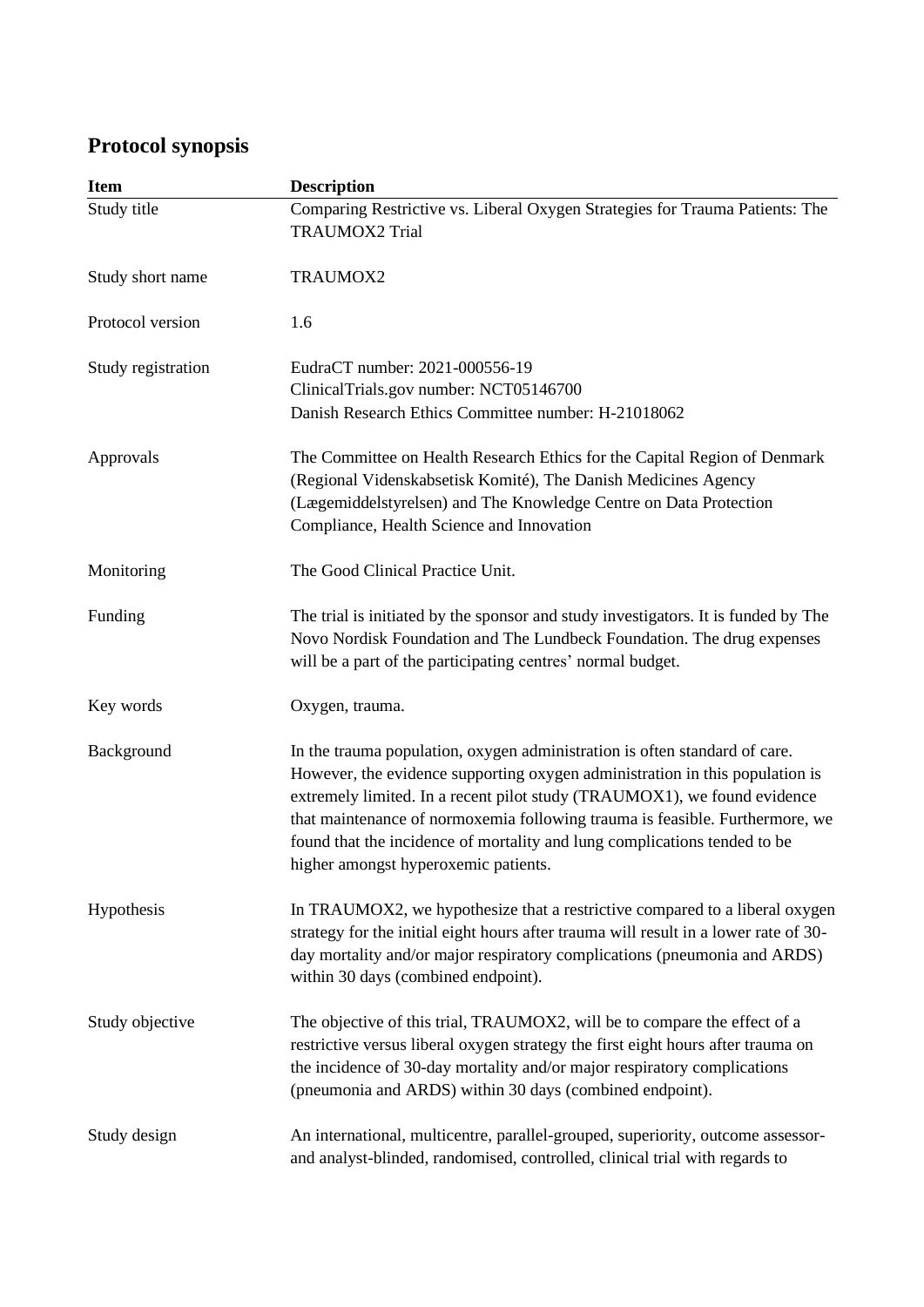|                    | treatment: treating staff will be aware of the randomisation group. While<br>including patients for the study, the research team will also be aware of the<br>randomisation allocation. The primary outcome assessors will be blinded by<br>concealing all information indicative of the allocation of treatment. The<br>statistician and manuscript writers will be blinded towards the allocation of<br>treatment once the trial ends when data is being analysed and the manuscript is<br>drafted. |
|--------------------|-------------------------------------------------------------------------------------------------------------------------------------------------------------------------------------------------------------------------------------------------------------------------------------------------------------------------------------------------------------------------------------------------------------------------------------------------------------------------------------------------------|
| Inclusion criteria | - Age $\geq$ 18 years, including fertile women*<br>- Blunt/penetrating trauma mechanism<br>- Direct transfer from the scene of accident to one of the participating trauma<br>centres<br>- Trauma team activation<br>- The enrolling physician must initially expect a hospital length of stay for 24<br>hours or longer                                                                                                                                                                              |
|                    | *There is no added risk for enrolment of fertile women as oxygen<br>administration is approved for this group of patients                                                                                                                                                                                                                                                                                                                                                                             |
| Exclusion criteria | - Patients in cardiac arrest before/at admission<br>- Patients with a suspicion of carbon monoxide intoxication<br>- Patients with no/minor injuries after secondary survey will be excluded if they<br>are expected to be discharged <24 hours                                                                                                                                                                                                                                                       |
| Intervention       | Centre specific: May start in the pre-hospital phase or in the trauma bay<br>according to the possibilities at the participating centres.                                                                                                                                                                                                                                                                                                                                                             |
|                    | 8 hours of:                                                                                                                                                                                                                                                                                                                                                                                                                                                                                           |
|                    | <b>INTERVENTION</b>                                                                                                                                                                                                                                                                                                                                                                                                                                                                                   |
|                    | Restrictive oxygen treatment:                                                                                                                                                                                                                                                                                                                                                                                                                                                                         |
|                    | - Lowest oxygen delivery possible $(\geq 21\%)$ ensuring a saturation = 94% either<br>using no supplemental oxygen, a nasal cannula, a non-rebreather mask or<br>manual/mechanical ventilation (intubated trial participants)<br>- Only trial participants receiving an $FiO_2 = 0.21$ can saturate >94%                                                                                                                                                                                              |
|                    | <b>CONTROL</b><br>Liberal oxygen treatment:                                                                                                                                                                                                                                                                                                                                                                                                                                                           |
|                    | - 15 L O <sub>2</sub> /min flow for non-intubated trial participants in the pre-hospital phase,<br>the trauma bay and during intrahospital transportation (in the OR, ICU, PACU<br>and ward, the flow can be reduced to $\geq$ 12 L O <sub>2</sub> /min if the arterial oxygen<br>saturation is $\geq$ 98%)                                                                                                                                                                                           |
|                    | <sub>or</sub><br>$-FiO2 = 1.0$ for intubated trial participants in the pre-hospital phase, the trauma<br>bay and during intrahospital transportation (in the OR, ICU, PACU and ward,<br>the FiO <sub>2</sub> can be reduced to $\geq$ 0.6 if the arterial oxygen saturation is $\geq$ 98%)                                                                                                                                                                                                            |
|                    |                                                                                                                                                                                                                                                                                                                                                                                                                                                                                                       |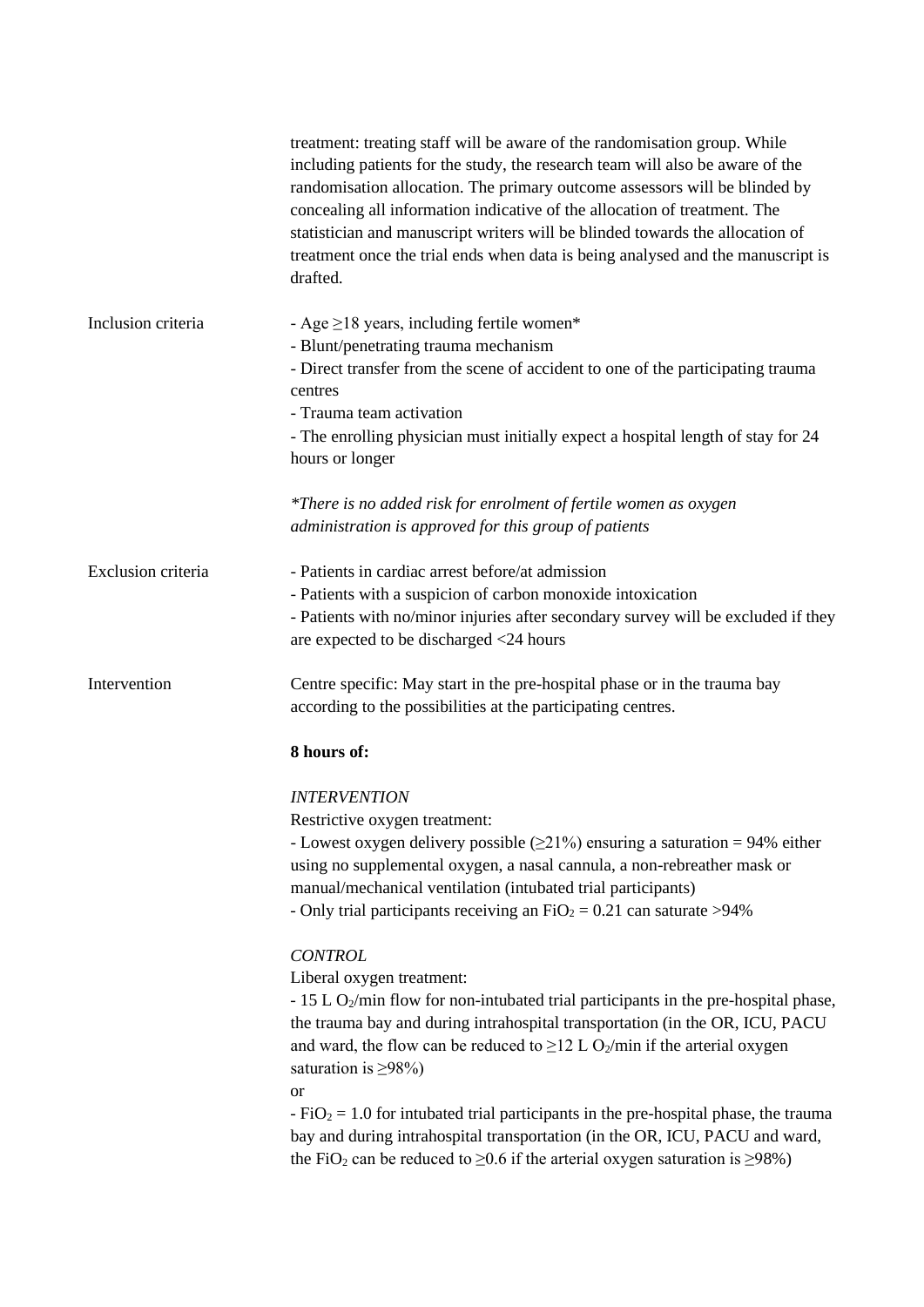| Evaluation criteria          | Primary outcome:                                                                                                                                                                                             |  |
|------------------------------|--------------------------------------------------------------------------------------------------------------------------------------------------------------------------------------------------------------|--|
|                              | Combined endpoint of 30-day mortality and/or major respiratory                                                                                                                                               |  |
|                              | complications (pneumonia and ARDS) within 30 days                                                                                                                                                            |  |
|                              |                                                                                                                                                                                                              |  |
|                              | Secondary outcomes:                                                                                                                                                                                          |  |
|                              | Mortality at 30 days and 12 months after trauma                                                                                                                                                              |  |
|                              | Major respiratory complications (pneumonia and ARDS) within 30<br>٠<br>days                                                                                                                                  |  |
|                              | Hospital length of stay (HOS LOS), Intensive Care Unit length of stay<br>$\bullet$                                                                                                                           |  |
|                              | (ICU LOS) and days alive outside the ICU                                                                                                                                                                     |  |
|                              | Time on mechanical ventilation (until 30 days), days alive without<br>$\bullet$                                                                                                                              |  |
|                              | mechanical ventilation and number of re-intubations within 30 days                                                                                                                                           |  |
|                              | Pneumonia post-discharge within 30 days<br>٠                                                                                                                                                                 |  |
|                              | Episodes of hypoxaemia during intervention (saturation <90%)<br>$\bullet$                                                                                                                                    |  |
|                              | Surgical site infections within 30 days<br>$\bullet$                                                                                                                                                         |  |
|                              | EQ-5D-5L score at 6 months and 12 months post-trauma<br>٠                                                                                                                                                    |  |
|                              | GOSE score at 6 months and 12 months post-trauma                                                                                                                                                             |  |
|                              |                                                                                                                                                                                                              |  |
| Number of trial participants | We wish to continue including up to 1600 trial participants. Once we have 710<br>trial participants in each arm with a 30-day follow up, yielding a total of 1420<br>trial participants, the trial will end. |  |
| Tracking of events           | To monitor Adverse Events and Serious Adverse Events, a TRAUMOX2<br>investigator will assess the trial participant's medical record:                                                                         |  |
|                              | - Once within the first 24 hours                                                                                                                                                                             |  |
|                              | - Every third day until discharge (maximum of 30 days)                                                                                                                                                       |  |
|                              |                                                                                                                                                                                                              |  |
| Risk benefit assessment      | Restrictive oxygen: The risk of hypoxia is avoided as all trial participants are                                                                                                                             |  |
|                              | monitored closely during the eight hours intervention with continuous pulse-                                                                                                                                 |  |
|                              | oximetry and arterial blood gases to avoid desaturations.                                                                                                                                                    |  |
|                              | Liberal oxygen: This treatment is similar to the current guidelines, and thus                                                                                                                                |  |
|                              | there will be no additional risk compared to trial participants not enrolled in                                                                                                                              |  |
|                              | the study.                                                                                                                                                                                                   |  |
| Investigators                | Jacob Steinmetz, MD, Ph.D.                                                                                                                                                                                   |  |
|                              | <b>Sponsor</b>                                                                                                                                                                                               |  |
|                              | Professor                                                                                                                                                                                                    |  |
|                              | Afdeling for Bedøvelse, Operation og TraumeCenter, HovedOrtoCentret                                                                                                                                          |  |
|                              | Rigshospitalet                                                                                                                                                                                               |  |
|                              | Den Landsdækkende Akutlægehelikopterordning                                                                                                                                                                  |  |
|                              | Inge Lehmanns Vej 6, opgang 6, 1. sal                                                                                                                                                                        |  |
|                              | 2100 København Ø                                                                                                                                                                                             |  |
|                              | E-mail: jacob.steinmetz@regionh.dk                                                                                                                                                                           |  |
|                              | Phone: +45 35 45 84 34                                                                                                                                                                                       |  |